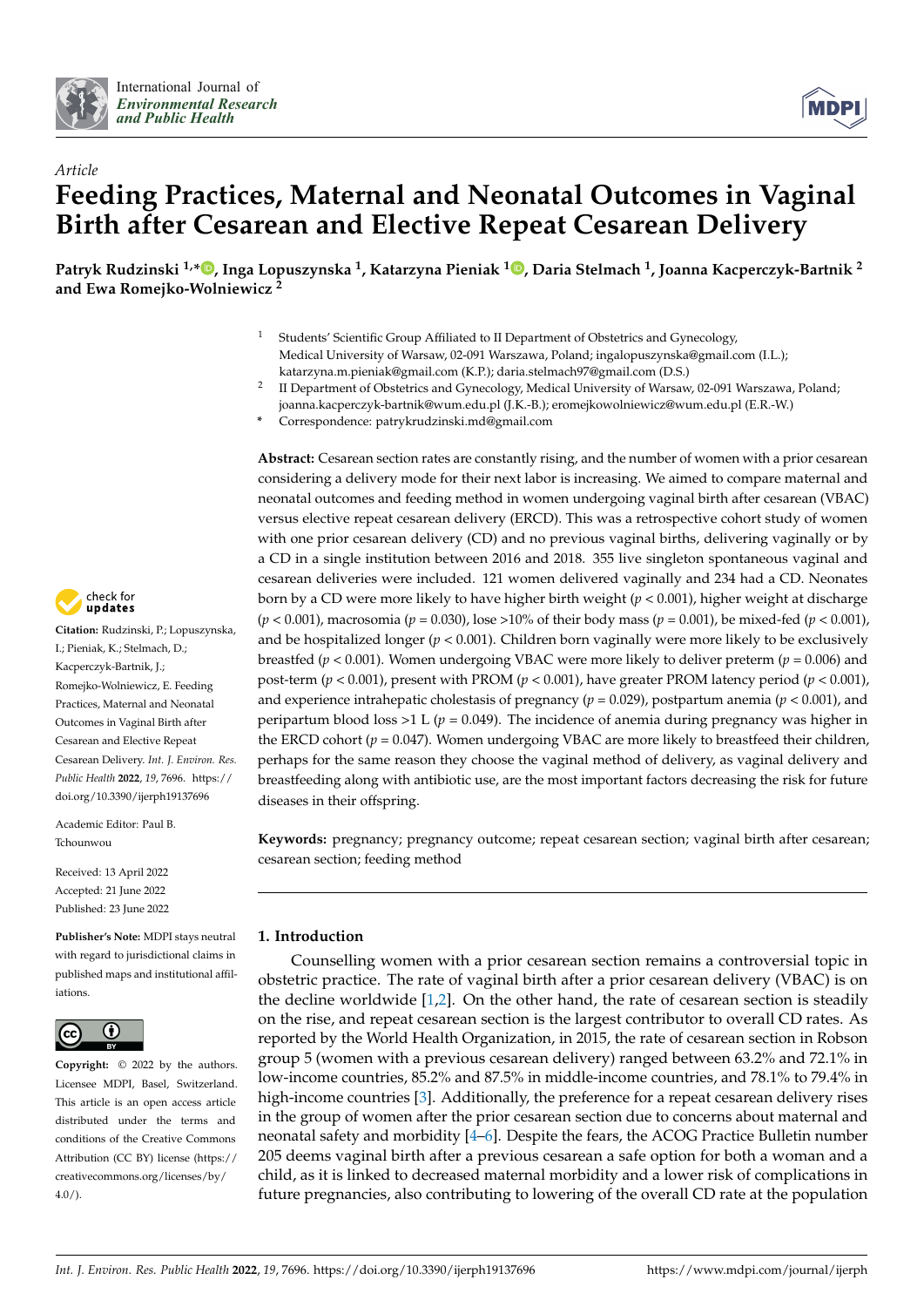level [\[7,](#page-7-0)[8\]](#page-7-1). Nevertheless, women and practitioners must bear in mind that many studies have shown that VBAC is associated with a higher uterine rupture rate [\[2,](#page-6-1)[9–](#page-7-2)[15\]](#page-7-3).

Many prediction models for successful VBAC have been developed. When considering whether to opt for a VBAC or ERCD (elective repeat cesarean delivery), one must remember aspects contributing to the prognosis of success of either delivery. Some of these factors include maternal age at delivery, gestational age at delivery, estimated fetal body mass, and the time interval between deliveries.

This study aimed to examine the maternal outcomes, neonatal outcomes, and feeding method in women that underwent a vaginal birth after a caesarean and in women that chose an elective repeat cesarean delivery. The women were after a single prior cesarean delivery and nulliparous regarding vaginal births.

#### **2. Materials and Methods**

It was a retrospective cohort study comparing pregnancy course and maternal and fetal outcomes, as well as feeding method in singleton pregnancies after one prior caesarean section. Patient data were obtained from a hospital registry. The hospital's database was searched for both maternal and neonatal records. We used the International Classification of Disease, 10th Edition (ICD-10) diagnostic and procedure codes and selected women who delivered live singleton pregnancies vaginally or by a cesarean section. The identified cohort was then reduced to fit our study criteria. The women were admitted and managed at a tertiary referral center in Warsaw, Poland. The hospital has an annual birth rate of approximately 3000 births/year. All pregnancies between 1 January 2018, and 31 December 2018 that resulted in elective repeat cesarean delivery were assessed. All pregnancies that resulted in vaginal birth after a caesarean delivered between 1 January 2016, and 31 December 2018 were assessed as well. Women classified as VBAC were those with spontaneous birth after only one prior cesarean delivery and no prior vaginal deliveries. Women classified as ERCD were those who had a cesarean delivery after only one prior cesarean delivery and no previous vaginal deliveries. Only women after one prior cesarean and no prior vaginal births that delivered live singleton were included in the study. Operative births, emergency cesarean deliveries, unsuccessful deliveries, or inductions of labor were excluded from the study. During the data collection period, the recommendations of the Polish Gynecological Society allowed women after a prior cesarean section to opt for a repeat cesarean section when she did not sign a form for TOLAC (trial of labor after a cesarean) [\[16\]](#page-7-4). Altogether, 234 women in the ERCD group and 121 women in the VBAC group were enrolled. Analyzed factors included maternal characteristics, maternal ante- and postpartum morbidities, neonatal characteristics and morbidities, management, outcome, and feeding practices.

Continuous variables were calculated as mean  $\pm$  standard deviation, whereas categorical variables were calculated as a rate (%). Statistical significance for discrete data was determined by chi-squared test of independence and Cramér's V was used to measure the association strength. Multivariate analysis of variance (MANOVA) was used to evaluate continuous data without missing values. Two variables (neonatal weight at discharge and time from previous cesarean section) had missing values; hence, we performed ANOVA for those datasets to avoid reducing the population size for other variables. The size of the missing data groups was as follows: for neonatal weight at discharge, 121 VBAC and 233 ERCD; for the time from previous cesarean, 80 VBAC and 128 ERCD. Statistical significance was defined as  $p < 0.05$ . For the calculations, IBM SPSS Statistics 26.0 was used.

The Bioethical Committee of the Medical University of Warsaw was informed about the study and has given a positive statement.

#### **3. Results**

# *3.1. Maternal Characteristics and Results*

The total number of women included in the study was 355. Mean maternal age at delivery was similar in both groups (Table [1\)](#page-2-0). Mean gestational age at delivery was similar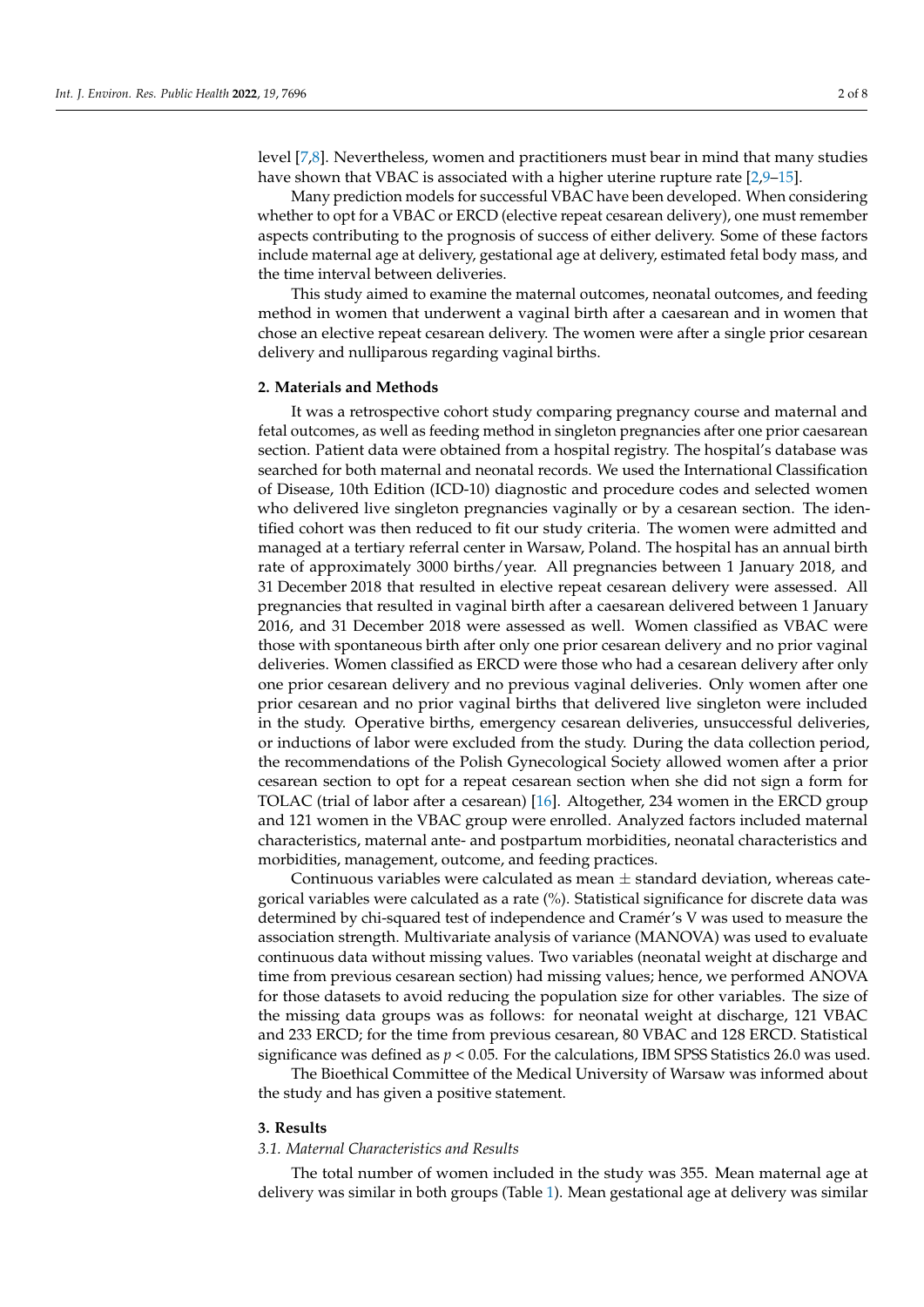in the VBAC and ERCD groups, but women undergoing VBAC were more likely to deliver preterm ( $p = 0.006$ ) and at 40 or more weeks ( $p < 0.001$ ). Time from a previous cesarean delivery was longer in the ERCD group; however, it was statistically insignificant.

<span id="page-2-0"></span>**Table 1.** Maternal and pregnancy characteristics.

| Variable <sup>1</sup>                          | <b>VBAC Group</b><br>$(n = 121)$ | <b>ERCD Group</b><br>$(n = 234)$ | Pearson $\chi^2$ | Cramér's V | F-Value | Partial $n^2$ | $p$ -Value |
|------------------------------------------------|----------------------------------|----------------------------------|------------------|------------|---------|---------------|------------|
| Maternal age at delivery [years]               | 33.3(3.90)                       | 33.5(4.06)                       |                  |            | 0.21    | 0.001         | 0.645      |
| Gestational age at delivery [weeks]            | 38.5(1.58)                       | 38.6 (0.96)                      |                  |            | 0.96    | 0.003         | 0.327      |
| Preterm birth < 37 weeks<br>of gestation       | 13 (10.7%)                       | $8(3.4\%)$                       | 7.70             | 0.147      |         |               | 0.006      |
| Gestational age at<br>delivery $\geq 40$ weeks | 33 (27.3%)                       | 18 (7.7%)                        | 24.86            | 0.265      |         |               | < 0.001    |
| Time from prior cesarean [years]               | 3.5(2.13)                        | 4.1(2.39)                        |                  |            | 3.72    | 0.018         | 0.055      |
| Hospitalization [days]                         | 7.9(10.85)                       | 6.5(3.44)                        |                  |            | 3.25    | 0.009         | 0.072      |
| Diabetes mellitus                              | 36 (29.8%)                       | 73 (31.2%)                       | 0.08             | 0.015      |         |               | 0.780      |
| GDMG1                                          | $21(17.4\%)$                     | 35 (15.0%)                       | 0.35             | 0.031      |         |               | 0.557      |
| GDMG2                                          | $12(9.9\%)$                      | 27 (11.5%)                       | 0.21             | 0.025      |         |               | 0.643      |
| <b>PGDM</b>                                    | $3(2.5\%)$                       | $10(4.3\%)$                      | 0.73             | 0.045      |         |               | 0.394      |
| PIH                                            | $3(2.5\%)$                       | $5(2.1\%)$                       | 0.04             | 0.011      |         |               | 0.837      |
| Pre-pregnancy hypertension                     | $5(4.1\%)$                       | $12(5.1\%)$                      | 0.17             | 0.022      |         |               | 0.677      |
| Hypothyroidism                                 | 41 (33.9%)                       | 69 (29.5%)                       | 0.72             | 0.045      |         |               | 0.396      |
| Anemia                                         | $2(1.7\%)$                       | 15 (6.4%)                        | 3.96             | 0.106      |         |               | 0.047      |
| Infection of the reproductive tract            | $4(3.3\%)$                       | $12(5.1\%)$                      | 0.62             | 0.042      |         |               | 0.433      |
| Cervical insufficiency                         | $\overline{0}$                   | $3(1.3\%)$                       | 1.57             | 0.066      |         |               | 0.211      |
| Smoking                                        | $3(2.5\%)$                       | $5(2.1\%)$                       | 0.04             | 0.011      |         |               | 0.837      |
| Intrahepatic cholestasis<br>of pregnancy       | $4(3.3\%)$                       | $1(0.4\%)$                       | 4.76             | 0.116      |         |               | 0.029      |
| Peripartum blood loss >1L                      | $2(1.7\%)$                       | $\bf{0}$                         | 3.89             | 0.105      |         |               | 0.049      |
| Postpartum anemia                              | 70 (57.8%)                       | 79 (33.8%)                       | 19.01            | 0.231      |         |               | < 0.001    |
| Postpartum blood transfusion                   | $3(2.5\%)$                       | $2(0.9\%)$                       | 1.52             | 0.065      |         |               | 0.218      |
| Positive cervical culture                      | 43 (35.5%)                       | 87 (37.2%)                       | 0.09             | 0.016      |         |               | 0.761      |
| Positive amniotic fluid culture                |                                  | $2(0.9\%)$                       |                  |            |         |               |            |
| Meconium-stained amniotic fluid                | 11 $(9.1\%)$                     | 11 $(4.7\%)$                     | 2.64             | 0.086      |         |               | 0.104      |
| <b>PROM</b>                                    | 104 (86.0%)                      | $21(9.0\%)$                      | 207.16           | 0.764      |         |               | < 0.001    |
| PROM latency period [hours]                    | 6.2(14.14)                       | 1.1(11.15)                       |                  |            | 13.62   | 0.037         | < 0.001    |
| Antenatal corticosteroids                      | $6(5.0\%)$                       | $4(1.7\%)$                       | 3.08             | 0.093      |         |               | 0.079      |

<sup>1</sup> Values presented as  $n$  (%) or mean (SD); statistically significant results were bolded.

Mean hospitalization duration was similar in the groups.

The incidences of diabetes mellitus (gestational DM type 1 and 2, pre-gestational DM), pregnancy-induced hypertension, pre-pregnancy hypertension, hypothyroidism, infection of the reproductive tract, cervical insufficiency, smoking, and postpartum blood transfusion were statistically insignificant. The incidence of anemia during pregnancy was significantly higher in the ERCD cohort ( $p = 0.047$ ). More common in the VBAC group were intrahepatic cholestasis of pregnancy ( $p = 0.029$ ), peripartum blood loss >1 L ( $p = 0.049$ ), and postpartum anemia ( $p < 0.001$ ). The differences in the rates of positive cervical culture and meconium-stained amniotic fluid were statistically insignificant. In the ERCD cohort, 2 amniotic fluid cultures were positive. Women undergoing VBAC were more likely to present with a premature rupture of membranes (*p* < 0.001) and have a longer PROM latency period (*p* < 0.001). The Cramér's V of 0.764 for PROM incidence and degrees of freedom = 1 indicates a very large association between birth mode and PROM. For the rest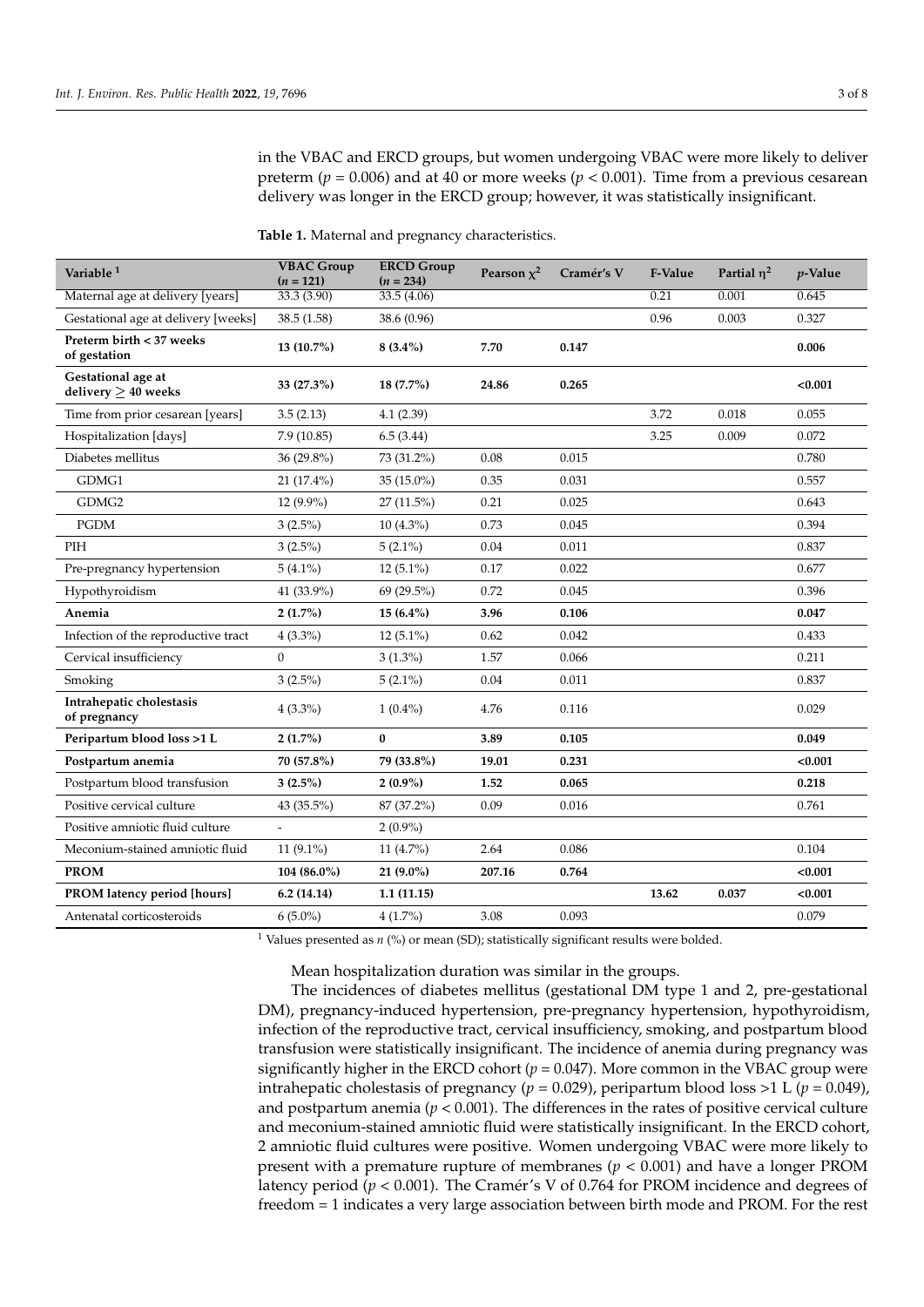In both cohorts, some women received antenatal steroids, but the difference was statistically insignificant.

# *3.2. Neonatal Characteristics and Outcomes*

The neonates born by cesarean section were more likely to have higher birth weight (*p* < 0.001), higher weight at discharge (*p* < 0.001), and be macrosomic (*p* = 0.030) (Table [2\)](#page-3-0). They were also more likely to lose  $> 10\%$  of their body mass ( $p = 0.001$ ).

<span id="page-3-0"></span>

| <b>Table 2.</b> Neonatal characteristics and outcomes. |  |
|--------------------------------------------------------|--|
|                                                        |  |

| Variable <sup>1</sup>                 | Children Born in<br><b>VBAC Group</b> $(n = 121)$ | <b>Children Born</b><br>in ERCD Group<br>$(n = 234)$ | Pearson $x^2$ | Cramér's V | F-Value | Partial $\eta^2$ | $p$ -Value |
|---------------------------------------|---------------------------------------------------|------------------------------------------------------|---------------|------------|---------|------------------|------------|
| Birth weight [g]                      | 3273.9 (476.11)                                   | 3507.4 (454.08)                                      |               |            | 20.40   | 0.055            | < 0.001    |
| Weight at discharge [g]               | 3130.7 (453.16)                                   | 3303.9 (428.01)                                      |               |            | 12.53   | 0.034            | < 0.001    |
| Macrosomia                            | $1(0.8\%)$                                        | $13(5.6\%)$                                          | 4.71          | 0.115      |         |                  | 0.030      |
| <b>IUGR</b>                           | $1(0.8\%)$                                        | $1(0.4\%)$                                           | 0.23          | 0.025      |         |                  | 0.634      |
| Low birth weight                      | $3(2.5\%)$                                        | $2(0.9\%)$                                           | 1.52          | 0.065      |         |                  | 0.218      |
| >10% loss of body mass                | $3(2.5\%)$                                        | 32 (13.7%)                                           | 11.25         | 0.178      |         |                  | 0.001      |
| Respiratory complications             |                                                   |                                                      |               |            |         |                  |            |
| Pneumothorax                          | $\overline{0}$                                    | $2(0.9\%)$                                           | 1.04          | 0.054      |         |                  | 0.308      |
| Transient tachypnea of<br>the newborn | $7(5.8\%)$                                        | $21(9.0\%)$                                          | 1.12          | 0.056      |         |                  | 0.291      |
| nCPAP                                 | $7(5.8\%)$                                        | $19(8.1\%)$                                          | 0.64          | 0.042      |         |                  | 0.424      |
| Neopuff                               | $3(2.5\%)$                                        | $4(1.7\%)$                                           | 0.25          | 0.026      |         |                  | 0.621      |
| Mechanical ventilation                | $\overline{0}$                                    | $5(2.1\%)$                                           | 2.62          | 0.086      |         |                  | 0.105      |
| Other complications                   |                                                   |                                                      |               |            |         |                  |            |
| Cardiac complications                 | $7(5.8\%)$                                        | 14 $(6.0\%)$                                         | 0.01          | 0.004      |         |                  | 0.940      |
| Hypoglycemia                          | $2(1.7\%)$                                        | $14(6.0\%)$                                          | 3.47          | 0.099      |         |                  | 0.062      |
| Polycythemia                          | $3(2.5\%)$                                        | $3(1.3\%)$                                           | 0.69          | 0.044      |         |                  | 0.407      |
| Lenticulostriated<br>vasculopathy     | $\overline{0}$                                    | $2(0.9\%)$                                           | 1.04          | 0.054      |         |                  | 0.308      |
| Hospitalization                       |                                                   |                                                      |               |            |         |                  |            |
| Neonatal Pathology<br>Unit admission  | 24 (19.8%)                                        | 36 (15.4%)                                           | 1.13          | 0.056      |         |                  | 0.289      |
| NICU admission                        | $2(1.7\%)$                                        | $3(1.3\%)$                                           | 0.08          | 0.015      |         |                  | 0.779      |
| Hospitalization<br>duration [days]    | 4.8(2.58)                                         | 5.6(1.88)                                            |               |            | 12.42   | 0.034            | < 0.001    |

<sup>1</sup> Values presented as  $n$  (%) or mean (SD); statistically significant results were bolded.

The incidence of cardiac complications, polycythemia, hypoglycemia, lenticulostriated vasculopathy, intrauterine growth retardation, low birth weight was similar in the neonates in the two cohorts. No statistically significant differences were observed in the neonates in respiratory complications and admission to the Neonatal Pathology Unit or Neonatal Intensive Care Unit (NICU). The neonates born to mothers from the ERCD cohort were more likely to require longer hospitalization (*p* < 0.001).

For the statistically significant variables, both categorical and continuous, the Cramér's V was between 0.1 and 0.3 (degrees of freedom = 1) and the partial  $\eta^2$  was between 0.01 and 0.06, indicating a small association between the birth mode and neonatal characteristics and outcomes.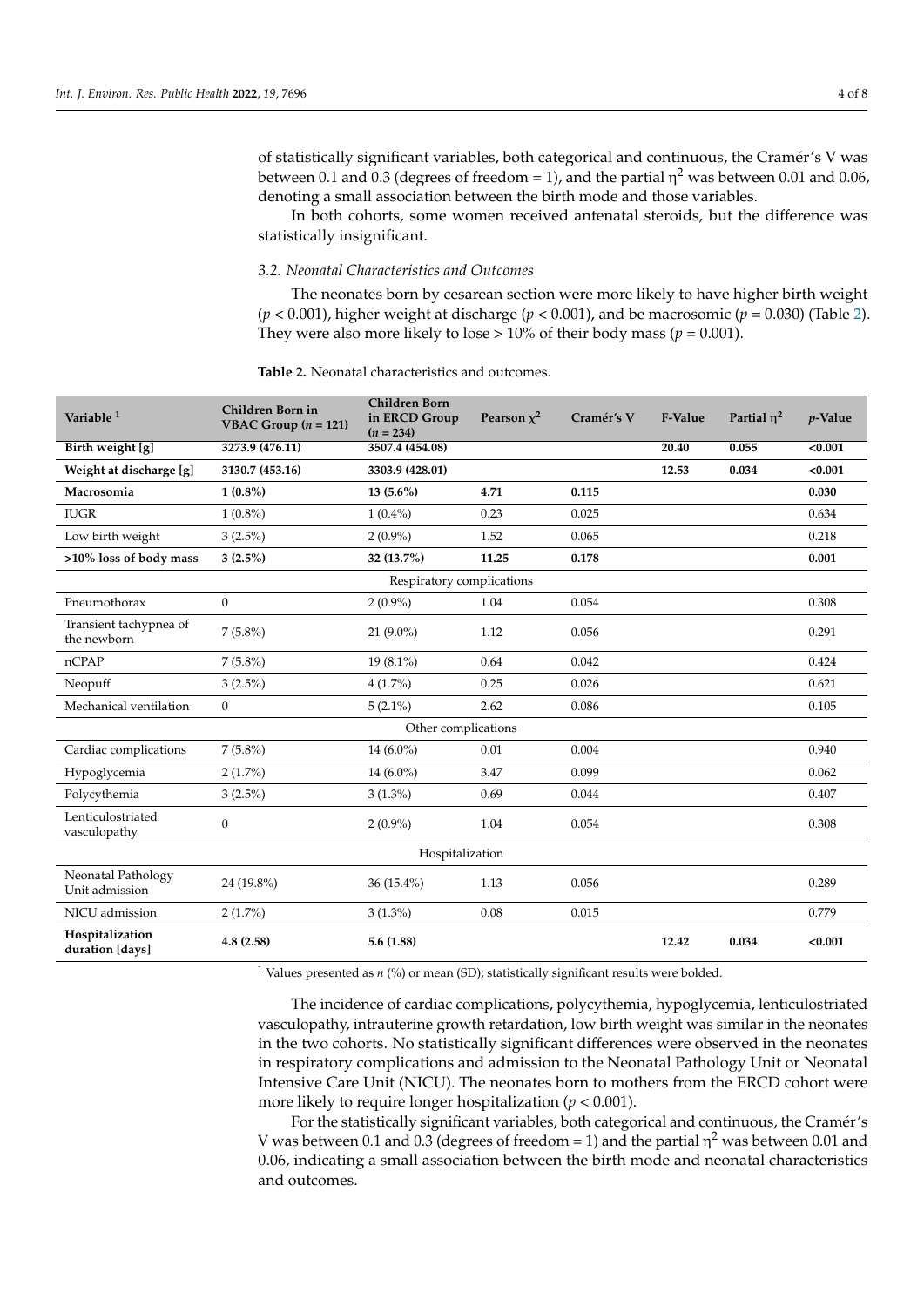# *3.3. Feeding Method*

The neonates born to mothers from the ERCD cohort were more likely to be fed with a combination of breastmilk and formula ( $p < 0.001$ ) (Table [3\)](#page-4-0). On the other hand, neonates from the maternal VBAC cohort were more likely to be breastfed only (*p* < 0.001). There was no statistically significant difference in the neonates being fed with formula only.

<span id="page-4-0"></span>

|  |  | Table 3. Feeding methods. |
|--|--|---------------------------|
|--|--|---------------------------|

| Variable <sup>1</sup>     | Children Born in<br><b>VBAC Group</b> $(n = 121)$ | Children Born in<br>ERCD Group $(n = 234)$ | Pearson $x^2$ | Cramér's V | <i>v</i> -Value |
|---------------------------|---------------------------------------------------|--------------------------------------------|---------------|------------|-----------------|
| <b>Breastfed only</b>     | 84 (69.4%)                                        | $111(47.4\%)$                              | 15.57         | 0.209      | < 0.001         |
| Breastfed and formula-fed | $35(28.9\%)$                                      | $117(50.0\%)$                              | 14.49         | 0.202      | < 0.001         |
| Formula-fed only          | $2(1.7\%)$                                        | $6(2.6\%)$                                 | 0.30          | 0.029      | 0.583           |

<sup>1</sup> Values presented as  $n$  (%) or mean (SD); statistically significant results are bolded.

For the statistically significant variables, the Cramér's V was between 0.1 and 0.3 (degrees of freedom = 1), meaning a small association between the birth mode and those feeding methods.

#### **4. Discussion**

Only a few studies have examined the outcomes in women whose characteristics are only one prior cesarean and no prior vaginal deliveries [\[13](#page-7-5)[,17](#page-7-6)[,18\]](#page-7-7). Many studies have had more liberal inclusion criteria and included women that have had one caesarean section, but also a varying number of previous vaginal deliveries [\[1](#page-6-0)[,6](#page-6-4)[,9,](#page-7-2)[11,](#page-7-8)[12,](#page-7-9)[14](#page-7-10)[,19](#page-7-11)[–21\]](#page-7-12). We referred to both study types for comparison.

Our study shows that more pregnancies are delivered at the gestational age of <37 or  $\geq$ 40 by women undergoing VBAC. This might be because the elective CD is usually scheduled for 39 weeks of gestation.

The time from a prior cesarean differed between the groups, with the ERCD having a longer interval between deliveries. It was on the borderline of statistical significance (*p* = 0.055), yet greater than the assumed statistical significance of the *p*-value. Another study showed no difference in the interdelivery interval [\[17\]](#page-7-6).

Pregnancy complications, such as gestational and pregestational diabetes mellitus, pre-pregnancy and pregnancy-induced hypertension, hypothyroidism, infection of the reproductive tract, cervical insufficiency, and positive cervical culture, were statistically insignificant between the groups. This allows us to assume that both cohorts were relatively homogenous. The only difference was the incidence of intrahepatic cholestasis of pregnancy, which was higher in the VBAC group, and the incidence of anemia during pregnancy, which was approximately 6 times more prevalent in the ERCD group. Surprisingly, the rate of postpartum anemia was almost 2 times higher in the VBAC group.

Despite an almost 3-fold higher rate of postpartum blood transfusion in VBAC, the result was statistically insignificant. This is similar to the results of the study by Pont [\[21\]](#page-7-12), in which the risk of transfusion was almost 4 times higher for the VBAC group than the ERCD group and statistically significant. Other studies also confirm that trend [\[9](#page-7-2)[,11](#page-7-8)[,18,](#page-7-7)[22\]](#page-7-13).

Peripartum blood loss >1 L occurred only in 2 women undergoing VBAC and no woman undergoing ERCD. The difference was found to be statistically significant in our study. Similar results were reported in other studies, showing that women delivering vaginally after a prior cesarean have statistically significantly higher rates of peripartum hemorrhage [\[13,](#page-7-5)[14\]](#page-7-10).

PROM incidence was much higher in women undergoing VBAC, as was the PROM latency period. This may be the reason why women ended up delivering vaginally as the labor begun spontaneously. The incidence in the ERCD may also be attributed to the fact that those deliveries were planned, hence the odds of this complication occurring were lower.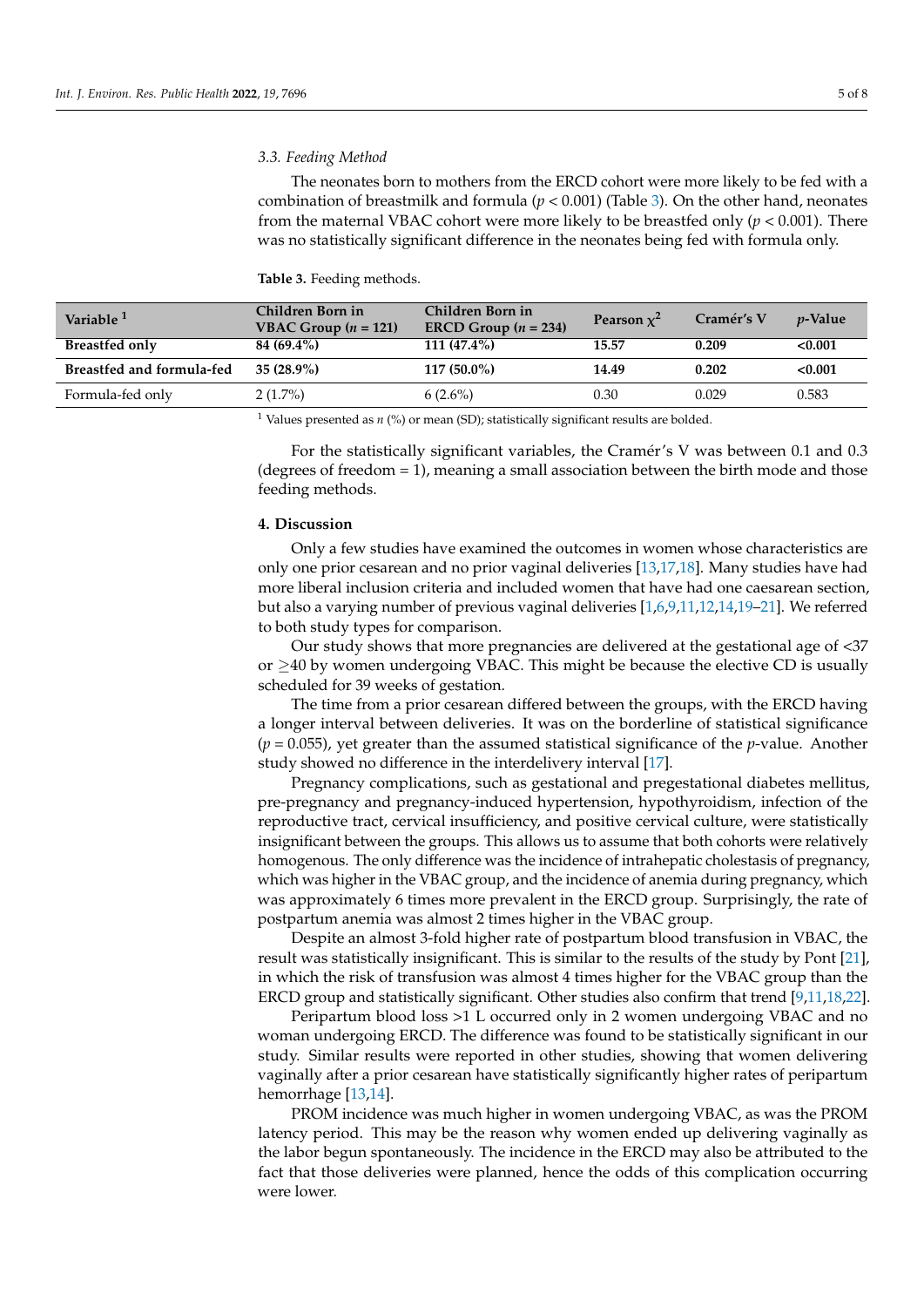Children born from ERCD weighed 233.5 g more and were 173.2 g heavier when discharged, and both results are statistically significant. Some studies demonstrate opposite results [\[19\]](#page-7-11).

Children born from ERCD were more frequently macrosomic than children born from VBAC (5.6% vs. 0.8%) and were more prompt to lose more than 10% of their birth weight (13.7% vs. 2.5%). Body weight loss >10% is defined in this paper as losing more than 10% of birth weight during the first 3 days of hospitalization, after which time period healthy newborns properly fed are discharged.

Cardiac, respiratory, and other complications were similar between the two groups of neonates in our study. Regarding respiratory outcomes, Lehmann, Yang, and Kok [\[10,](#page-7-14)[13,](#page-7-5)[19\]](#page-7-11) demonstrated higher rates of infant respiratory distress syndrome (IRDS) in the ERCD group. Litwin [\[20\]](#page-7-15) described a higher need for assisted ventilation in ERCD neonates, while Studsgaard [\[14\]](#page-7-10) reported higher neonatal depression (defined in the paper as Apgar score 5 min after birth < 7 and/or pH < 7 in vessels of the umbilical cord) in the VBAC cohort.

Hospitalization associated with delivery was longer in the group of ERCD taking 5.6 days vs. 4.8 in the VBAC group.

Women who delivered vaginally after cesarean were more likely to breastfeed than those who delivered by ERCD. Mothers in both cohorts have gone through a prior cesarean delivery, and for the ERCD group, it was a second one. Nevertheless, ERCD mothers were still more likely to feed their children with breastmilk and formula. This is consistent with another study that looked at breastfeeding at birth and discharge in the same cohorts as in our study [\[9\]](#page-7-2). It showed that mothers delivering vaginally were more likely to breastfeed at birth and hospital discharge. In another study, lower rates of early initiation of breastfeeding, delayed initiation of breastfeeding, and non-exclusive breastfeeding have been associated with women undergoing cesarean delivery for the first time, compared with women delivering vaginally [\[23\]](#page-7-16). Possible reasons for these differences are: a longer recovery period after surgical procedure, pain, prolonged immobilization, or even diminished interest in the neonate due to the lack of initial skin-to-skin contact [\[24\]](#page-7-17). In the hospital where the data were collected, there is a policy of immediate skin-to-skin contact regardless of birth mode. Breastfeeding is always encouraged and instantly initiated. In spite of this adherence to UNICEF principles for breastfeeding promotion, there was, even if small in effect, an association between mode of birth and method of feeding.

NICU admissions were similar in both groups, with a percentage of 1.7% vs. 1.3%, respectively, for VBAC and ERCD. The ERCD group has higher NICU transfer according to Lehman and Studsgaard, while Fitzpatrick showed the opposite trend [\[9](#page-7-2)[,14](#page-7-10)[,19\]](#page-7-11).

The strengths of our study include a coherent study group that predominantly consisted of Caucasian women, which eradicates ethnicity being a confounding factor. However, it can also be seen as a limitation as we are not sure if it applies to different ethnic groups. Our study focuses on a growing group of patients that are of clinical interest, as CD rates are on a continuous rise. Not many studies excluded patients with past vaginal delivery, which makes our study unique.

The limitations of our study include a small registry that hampers our capacity to assess differences in rare maternal and neonatal outcomes, as well as assess factors influencing feeding method more in depth, since there were only a few cases of formula-feeding only. The retrospective character of our study must also be considered. We only analyzed women who delivered by spontaneous vaginal birth and by an elective CD, not taking into account their intentions or trial of labor. No operative births, emergency cesarean deliveries, unsuccessful deliveries, or inductions of labor were analyzed or included in the study. This is important as induction of labor and augmentation of labor have been shown as aggravating factors of uterine rupture, postpartum hemorrhage, cesarean delivery, and NICU admissions [\[6\]](#page-6-4).

Family planning must be taken into consideration while thinking about the next elective cesarean section, as more uterine scarification can cause more problems during future pregnancies. Moreover, we have to care about psychological aspects as well. Many women want to give birth vaginally to feel fulfilled and complete.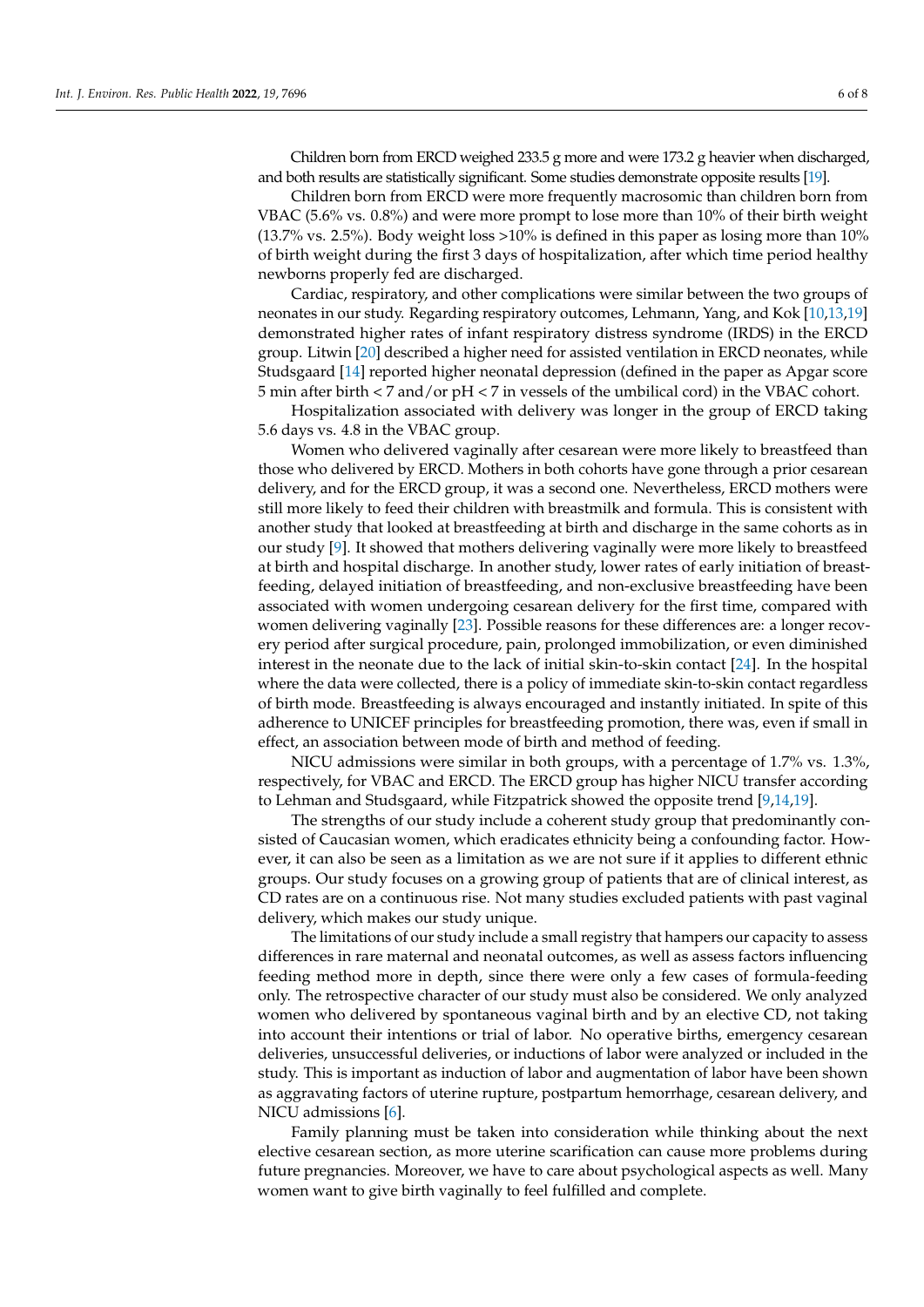Both VBAC and ERCD have their risks; however, in both cases, they are relatively minimal. While counselling, both the woman and practitioner must evaluate all contraindications, fears, and desires of an expectant mother to satisfy all needs of the mother and allow the mother-to-be to make an informed decision regarding her delivery course. Encouraging women to opt for VBAC may be beneficial not only because it reduces the overall CD rate, but also provides them with better management options for any future pregnancies.

#### **5. Conclusions**

This study shows that women undergoing VBAC were more likely to develop postpartum anemia and peripartum blood loss >1 L, while the ERCD cohort was more likely to have anemia during pregnancy.

It also shows that women from VBAC group had higher incidence of PROM, starting labor spontaneously and were more likely to deliver preterm and post-term.

Neonates of women from the ERCD group were larger, more likely to lose >10% of their birth weight and be hospitalized longer.

In both cohorts, the neonatal and maternal outcomes were rare (most of them accounting for less than 10% in the studied population). Our study supplies additional information useful to the process of decision-making regarding the delivery mode for practitioners and women who are after a prior cesarean.

Women undergoing VBAC are also more likely to breastfeed their children, perhaps for the same reason they choose the vaginal method of delivery, as vaginal delivery and breastfeeding, along with antibiotic use, are the most important factors decreasing the risk for future diseases in their offspring.

**Author Contributions:** Conceptualization, J.K.-B. and E.R.-W.; data curation, P.R., I.L., K.P. and D.S.; formal analysis, P.R. and I.L.; investigation, P.R. and I.L.; methodology, P.R., I.L. and J.K.-B.; project administration, P.R. and I.L.; supervision, P.R., J.K.-B. and E.R.-W.; validation, P.R. and I.L.; visualization, P.R. and I.L.; writing—original draft, P.R. and I.L.; writing—review and editing, P.R., I.L., J.K.-B. and E.R.-W. All authors have read and agreed to the published version of the manuscript.

**Funding:** This research received no external funding.

**Institutional Review Board Statement:** The study was conducted in accordance with the Declaration of Helsinki. The Bioethical Committee of the Medical University of Warsaw was informed about the study and has given a positive statement (AKBE/30/2018).

**Informed Consent Statement:** Patient consent was waived due to the fact that the research was non-invasive (collection of data from hospital's patient registry) and details of the participants remained undisclosed.

**Data Availability Statement:** Not applicable.

**Conflicts of Interest:** The authors declare no conflict of interest.

# **References**

- <span id="page-6-0"></span>1. Takeya, A.; Adachi, E.; Takahashi, Y.; Kondoh, E.; Mandai, M.; Nakayama, T. Trial of Labor after Cesarean Delivery (TOLAC) in Japan: Rates and Complications. *Arch. Gynecol. Obstet.* **2020**, *301*, 995–1001. [\[CrossRef\]](http://doi.org/10.1007/s00404-020-05492-8) [\[PubMed\]](http://www.ncbi.nlm.nih.gov/pubmed/32185554)
- <span id="page-6-1"></span>2. Ryan, G.A.; Nicholson, S.M.; Morrison, J.J. Vaginal Birth after Caesarean Section: Current Status and Where to from Here? *Eur. J. Obstet. Gynecol. Reprod. Biol.* **2018**, *224*, 52–57. [\[CrossRef\]](http://doi.org/10.1016/j.ejogrb.2018.02.011) [\[PubMed\]](http://www.ncbi.nlm.nih.gov/pubmed/29547806)
- <span id="page-6-2"></span>3. Vogel, J.P.; Betrán, A.P.; Vindevoghel, N.; Souza, J.P.; Torloni, M.R.; Zhang, J.; Tunçalp, Ö.; Mori, R.; Morisaki, N.; Ortiz-Panozo, E.; et al. Use of the Robson Classification to Assess Caesarean Section Trends in 21 Countries: A Secondary Analysis of Two WHO Multicountry Surveys. *Lancet Glob. Health* **2015**, *3*, e260–e270. [\[CrossRef\]](http://doi.org/10.1016/S2214-109X(15)70094-X)
- <span id="page-6-3"></span>4. Sindiani, A.; Rawashdeh, H.; Obeidat, N.; Zayed, F.; Alhowary, A.A. Factors That Influenced Pregnant Women with One Previous Caesarean Section Regarding Their Mode of Delivery. *Ann. Med. Surg.* **2020**, *55*, 124–130. [\[CrossRef\]](http://doi.org/10.1016/j.amsu.2020.05.007)
- 5. Shorten, A.; Shorten, B. Timing the Provision of a Pregnancy Decision-Aid: Temporal Patterns of Preference for Mode of Birth during Pregnancy. *Patient Educ. Couns.* **2014**, *97*, 108–113. [\[CrossRef\]](http://doi.org/10.1016/j.pec.2014.07.011)
- <span id="page-6-4"></span>6. Landon, M.B.; Hauth, J.C.; Leveno, K.J.; Spong, C.Y.; Leindecker, S.; Varner, M.W.; Moawad, A.H.; Caritis, S.N.; Harper, M.; Wapner, R.J.; et al. Maternal and Perinatal Outcomes Associated with a Trial of Labor after Prior Cesarean Delivery. *N. Engl. J. Med.* **2004**, *351*, 2581–2589. [\[CrossRef\]](http://doi.org/10.1056/NEJMoa040405)